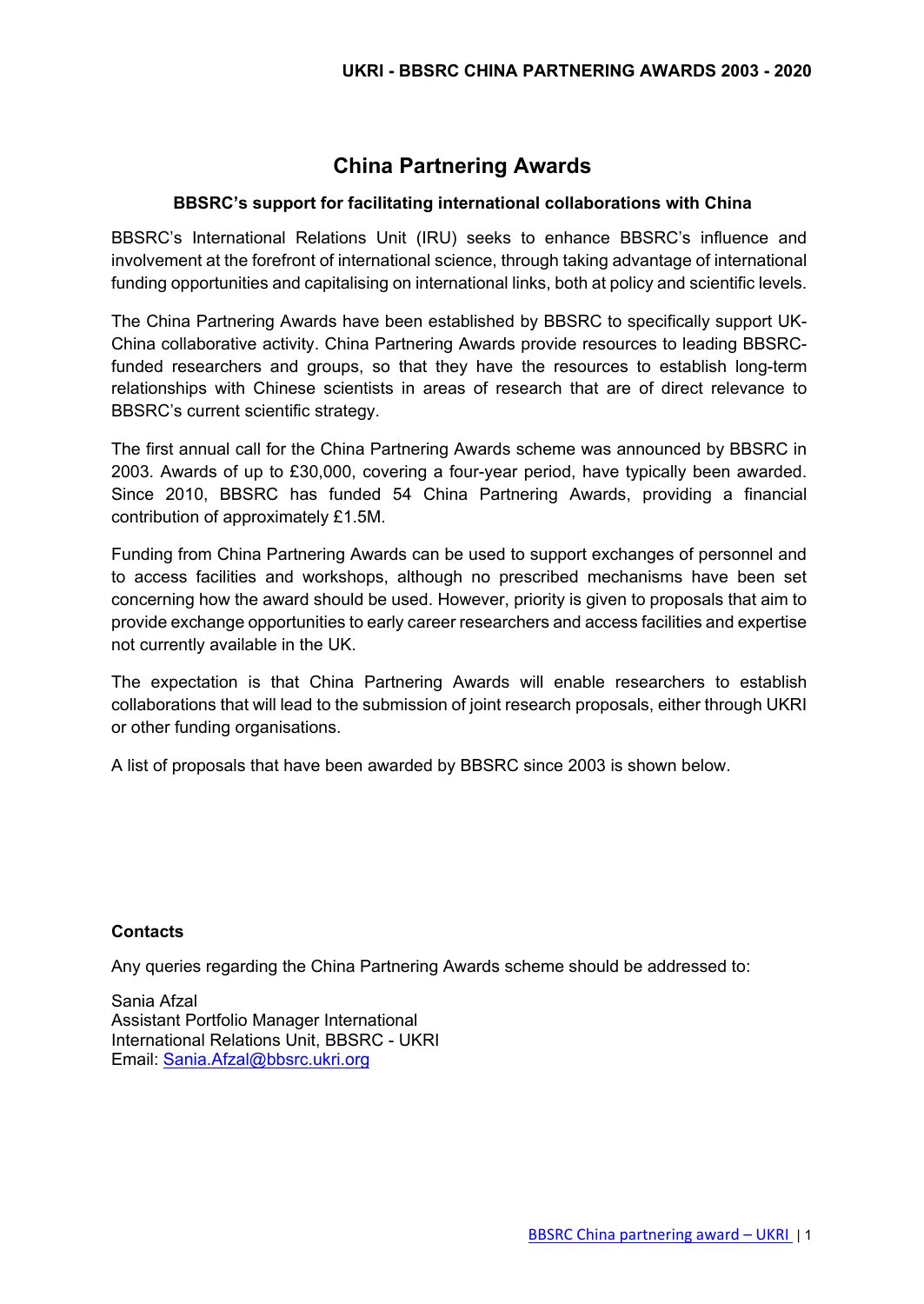# **PREVIOUS AWARDS 2003 - 2020**

# **2020 Call**

# **UK-China partnership: Chromosomal Instability aiding Genetic Variants (CIVa) linked to human ageing**

£23,490

| UK lead partner | Professor Viji Draviam, Queen Mary University of London          |
|-----------------|------------------------------------------------------------------|
| Chinese partner | Jingyan Fu, China Agricultural University; Xiangyu Liu, Tsinghua |
|                 | University; Xiao-Li Tian, Nanchang University                    |

#### **Understanding the molecular basis if insecticides and associated resistance in crop pests**

£18,000

| ∣ UK lead partner | Professor Philip Biggin, University of Oxford  |
|-------------------|------------------------------------------------|
| Chinese partner   | Chunqing Zhao, Nanjing Agricultural University |

# **2019 Call**

# **China Partnering Award: Transgene-free Gene Editing in Plants**

£29,600

| UK lead partner |            |  | Dr Stephen Jackson, University of Warwick                    |  |  |
|-----------------|------------|--|--------------------------------------------------------------|--|--|
| Chinese partner |            |  | Yiguo Hong, Life and Environmental Sciences, Hangzhou Normal |  |  |
|                 | University |  |                                                              |  |  |

# **2018 Call**

#### **China Partnering Award: Does chloroplast reactive oxygen underpin plant disease resistance?** £29,600

| UK lead partner | Professor Murray Grant, School of Life Sciences, University of Warwick                    |
|-----------------|-------------------------------------------------------------------------------------------|
| Chinese partner | Dr Chanhong Kim, Shanghai Center for Plant Stress Biology, Chinese<br>Academy of Sciences |

#### **China - UK Partnering Award: Breeding and health for robustness in aquaculture** £29,980

| UK lead partner  | Professor Herve Migaud, Institute of Aquaculture, University of Stirling                                                                                                                                                                                        |
|------------------|-----------------------------------------------------------------------------------------------------------------------------------------------------------------------------------------------------------------------------------------------------------------|
| UK partners      | Professor Samuel Martin, Institute of Biological and Environmental<br>Science, University of Aberdeen;<br>Professor Charles Tyler, Department of Biosciences, University of<br>Exeter;<br>Professor Ross Houston, The Roslin Institute, University of Edinburgh |
| Chinese partners | Professor Chunlin Wang, Ningbo University;<br>Professor Yongxu Chen, College of Fisheries and Life Science, Shanghai<br>Ocean University;<br>Professor Jiteng Wang, Department of Aquaculture, Zhejiang Ocean<br>University                                     |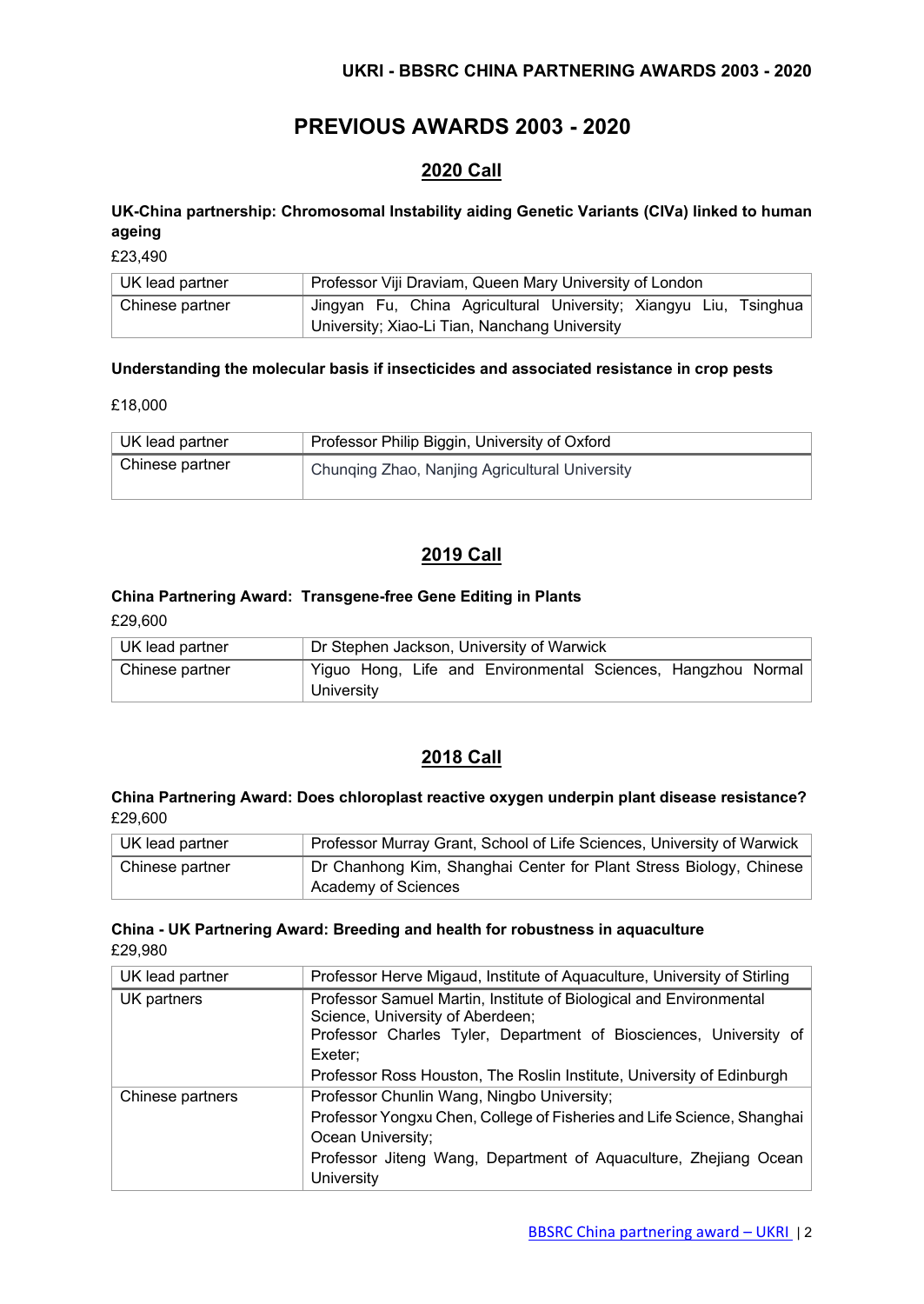#### **Improving wheat grain quality by exploiting novel sources of genetic variation** £30,000

| UK lead partner | Professor Peter Shewry, Department of Plant Sciences, Rothamsted<br>Research |
|-----------------|------------------------------------------------------------------------------|
| Chinese partner | Professor Youliang Zheng, Titricaeae Research Institute, Sichuan             |
|                 | <b>Agricultural University</b>                                               |

#### **China Partnering Award: Imperial College London - China collaboration on** *Actinobacillus pleuropneumoniae* **vaccines, diagnostics, and pathogenesis** £30,000

| UK lead partner:  | Professor Paul Langford, Department of Medicine, Imperial College<br>London                                                                                                                                                                                                                                  |
|-------------------|--------------------------------------------------------------------------------------------------------------------------------------------------------------------------------------------------------------------------------------------------------------------------------------------------------------|
| Chinese partners: | Professor Rui Zhou, College of Veterinary Medicine, Huazhong<br><b>Agricultural University;</b><br>Professor Liancheng Lei, Jilin University;<br>Professor Sanjie Cao, Sichuan Agricultural University;<br>Professor Chunlai Wang, Department of Bacterial Diseases, Harbin<br>Veterinary Research Institute |

# **2017 Call**

# **A China-UK joint phenomics consortium to dissect the basis of crop stress resistance in the face of climate change**

£30,000

| UK lead partner:  | Professor John Doonan, IBERS, Aberystwyth University                                                                                                                  |
|-------------------|-----------------------------------------------------------------------------------------------------------------------------------------------------------------------|
| Chinese partners: | Professor Ganghua Li, Nanjing Agricultural University;<br>Professor Wanneng Yang, National Key Laboratory of Crop Genetic,<br><b>Huazhong Agricultural University</b> |

# **China Partnering Awards - Forge a long-term UK-China relationship in phenotyping, Agri-Tech innovation and crop research for Rice and Wheat**

£29,941

| UK lead partner: | Dr Ji Zhou, Earlham Institute                            |
|------------------|----------------------------------------------------------|
| Chinese partner: | Professor Yan-feng Ding, Nanjing Agricultural University |

# **China Partnering Award: Emerging Approaches to Intracellular Signaling** £30,000

| UK lead partner:       | Professor Nikita Gamper, Institute of Membrane & Systems Biology, |
|------------------------|-------------------------------------------------------------------|
|                        | University of Leeds                                               |
| Chinese lead partners: | Professor Hailin Zhang, Hebei Medical University                  |

#### **Understanding biology of apple canker pathogens for effective disease management** £28,600

| UK lead partner:  | Professor Xiangming Xu, National Institute of Agricultural Botany |
|-------------------|-------------------------------------------------------------------|
| Chinese partners: | Professor Baohua Li, College of Agronomy and Plant Protection,    |
|                   | Qingdao Agricultural University;                                  |
|                   | Professor Lili Huang, Northwest A and F University                |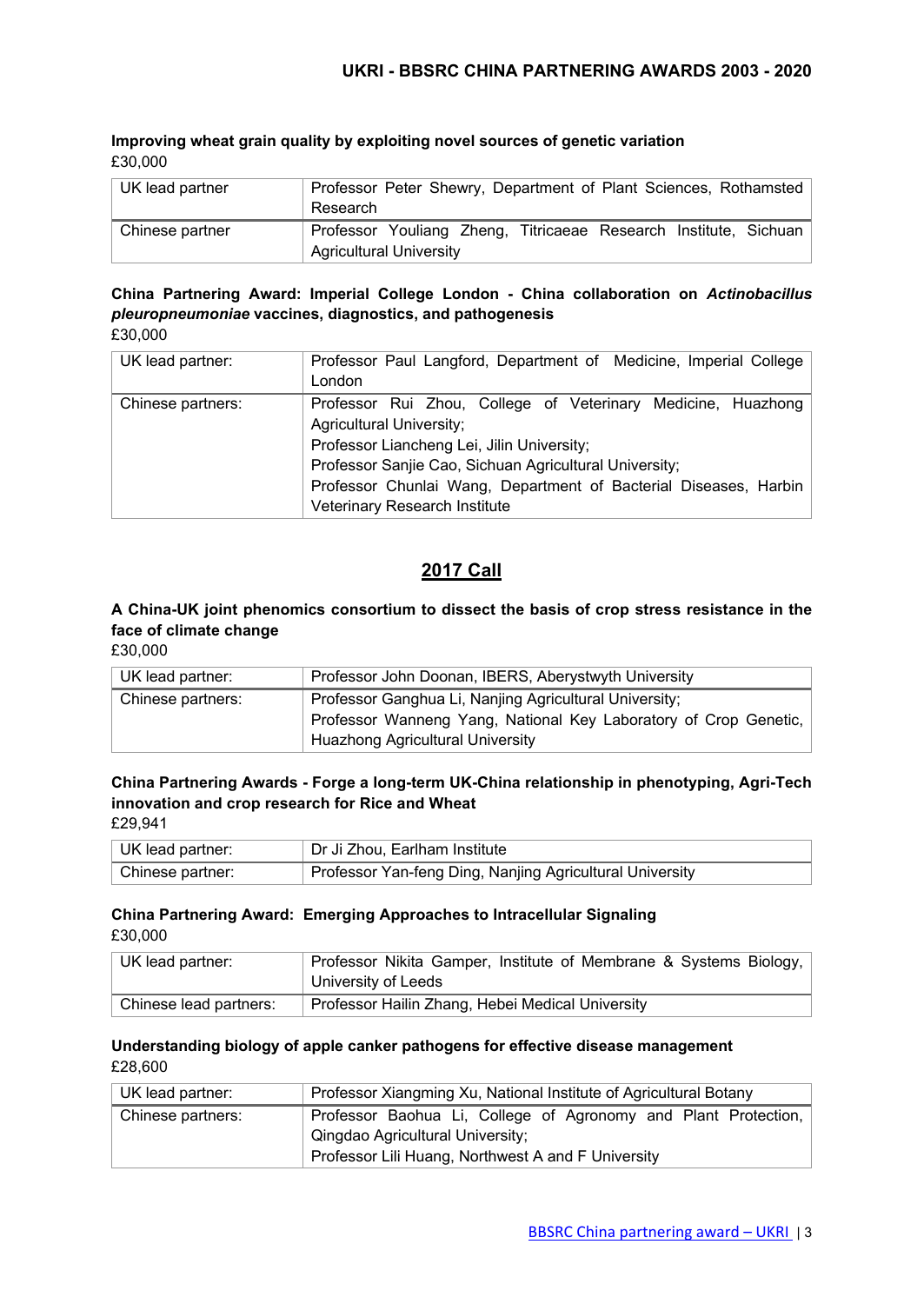# **2016 Call**

#### **China Partnering Award: towards a common toolkit for oilseed rape research** £24,800

| UK lead partner: | Professor Steven Penfield, Department of Crop Genetics, John Innes<br>Centre                       |
|------------------|----------------------------------------------------------------------------------------------------|
| Chinese partner: | Professor Shengyi Liu, Oilseed rape department, Chinese Academy of<br><b>Agricultural Sciences</b> |

# **China: A Virtual Centre for Monitoring the Rhizosphere**

£30,000

| UK lead partner:  | Dr W Whalley, Department of Sustainable Soils and Grassland Systems,<br><b>Rothamsted Research</b>   |
|-------------------|------------------------------------------------------------------------------------------------------|
| Chinese partner:  | Professor Tusheng Ren, College of Resources and Environment, China<br><b>Agricultural University</b> |
| Industry partner: | Mr Dick Jenkins, Delta-T Devices Ltd                                                                 |

# **China Partnering Award: Emerging bee pathogens and the development of pollination as a sustainable ecosystem service in China**

| £30,000 |  |
|---------|--|
|---------|--|

| UK lead partner: | Dr Lena Wilfert, Department of Biosciences, University of Exeter    |  |  |
|------------------|---------------------------------------------------------------------|--|--|
| Chinese partner: | Professor Chunsheng Hou, Institute of Apicultural Research, Chinese |  |  |
|                  | Academy of Agricultural Sciences                                    |  |  |

# **2015 Call**

# **A UK-China partnership to understand the genetic architecture of the** *Colletotrichum gloeosporoides* **-** *Fragaria* **x** *ananassa* **interaction**

£29,260

| UK lead partner:  | Dr Richard Harrison, East Malling Research                                                                                                                           |
|-------------------|----------------------------------------------------------------------------------------------------------------------------------------------------------------------|
| Chinese partners: | Professor Qing Hua Gao, Department of Forest and Fruit Trees,<br>Shanghai Academy of Agricultural Science;<br>Professor Zhihong Gao, Nanjing Agricultural University |

### **Proteomics Data Exchange**

£30,000

| UK lead partner: | Mr Henning Hermjakob, Proteomics Services Team, EMBL - European<br><b>Bioinformatics Institute</b> |
|------------------|----------------------------------------------------------------------------------------------------|
| Chinese partner: | Dr Jun Qin, Department of Bioinformatics, National Center for Protein<br>Sciences                  |

#### **Exchange of vaccine technology for delivery of oral vaccines to mucosal surfaces**  £30,000

UK lead partner: **Professor Tom Wileman, Norwich Medical School, University of East** Anglia UK partner: **Dr Penny Powell, Norwich Medical School, University of East Anglia** Chinese lead partners: | Professor Zhidong Zhang, Department of Viral Diseases in Grazing Animals, Lanzhou Veterinary Research Institute;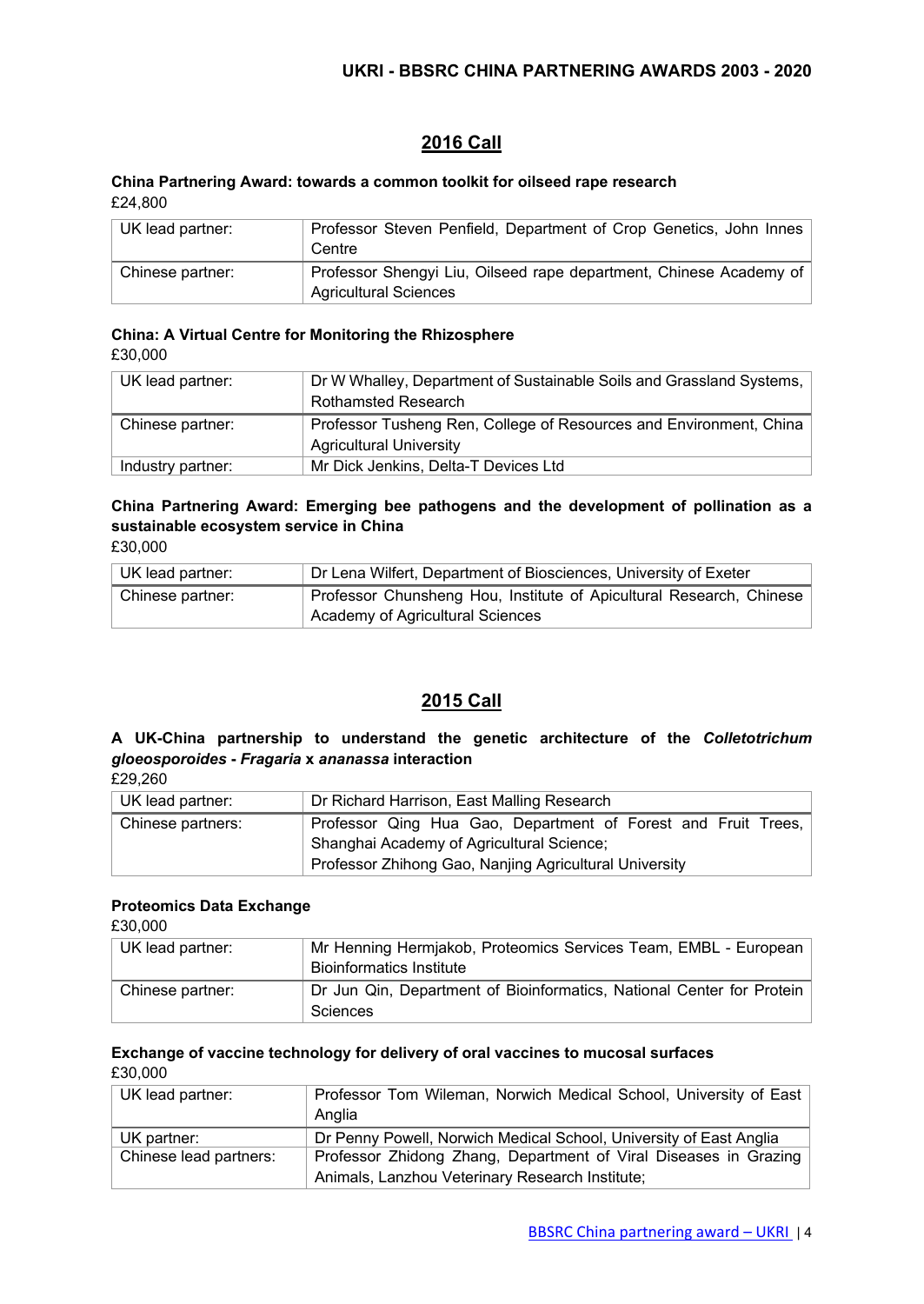|                               |  |                                         | Professor Zengjun Lu, Department of Epidemiology, Lanzhou            |  |
|-------------------------------|--|-----------------------------------------|----------------------------------------------------------------------|--|
| Veterinary Research Institute |  |                                         |                                                                      |  |
|                               |  |                                         | Dr Xingwen Bai, Department of Antiviral Infection and Immunobiology, |  |
|                               |  | Lanzhou Veterinary Research Institute   |                                                                      |  |
|                               |  |                                         | Professor Zhong Huang, Department of Vaccinology and Antiviral       |  |
|                               |  | Strategies, Institute Pasteur Shanghai  |                                                                      |  |
|                               |  |                                         | Professor Gang Long, Department of Virus Assembly and Host           |  |
|                               |  | Interaction, Institute Pasteur Shanghai |                                                                      |  |

# **2014 Call**

#### **China Partnering Award: Nutrition, the ageing lipidome and mitochondrial dysfunction** £24,925

| UK lead partner: | Professor Helen Griffiths, School of Life and Health Sciences, Aston |
|------------------|----------------------------------------------------------------------|
|                  | University                                                           |
| UK partner:      | Professor Chris Hewitt, School of Life and Health Sciences, Aston    |
|                  | University                                                           |
| Chinese partner: | Xi'an Jiaotong University                                            |

#### **A China-UK consortium to reduce environmental pollution with novel grass varieties** £28,375

| UK lead partner:  | Dr Michael Humphreys, IBERS, Aberystwyth University                                                                                                              |  |  |
|-------------------|------------------------------------------------------------------------------------------------------------------------------------------------------------------|--|--|
| Chinese partners: | Professor Yuanhuai Han, Shanxi Agricultural University;<br>Professor Juying Wu, Center for Grass and Environment, Beijing<br><b>Academy Agriculture/Forestry</b> |  |  |

# **Sharing of metabolomics data and their analyses as Galaxy workflows through a UK-China collaboration**

£30,000

| UK lead partner: | Dr Chris Steinbeck, Department of Chemoinformatics and Metabolism, |
|------------------|--------------------------------------------------------------------|
|                  | <b>EMBL-European Bioinformatics Institute</b>                      |
| Chinese partner: | Dr Peter Li, Giga Science, Beijing Genomics Institute              |

# **2013 Call**

#### **UK-China partnership to develop durable late blight disease resistance in potato** £29,200

| ∣ UK lead partner: | Paul Birch, College of Life Sciences, University of Dundee       |  |
|--------------------|------------------------------------------------------------------|--|
| Chinese partners:  | Zhendong Tian, Huazhong Agricultural University;                 |  |
|                    | Ingo Hein, Cell & Molecular Sciences, The James Hutton Institute |  |

#### **The Attenuation of Serotype A Foot-and-Mouth Disease Viruses**

| £30,000 |
|---------|
|---------|

| UK lead partner: | Martin Ryan, Biology, University of St Andrews        |
|------------------|-------------------------------------------------------|
| Chinese partner: | Zihe Rao, Biomedical Engineering, Tsinghua University |

#### **Developing DNA-barcodes for ecologically important eukaryotic microbes** £30,000

| LJU.UUU                  |                                                           |
|--------------------------|-----------------------------------------------------------|
| $\vert$ UK lead partner: | Mark Wilkinson, Life Sciences, The Natural History Museum |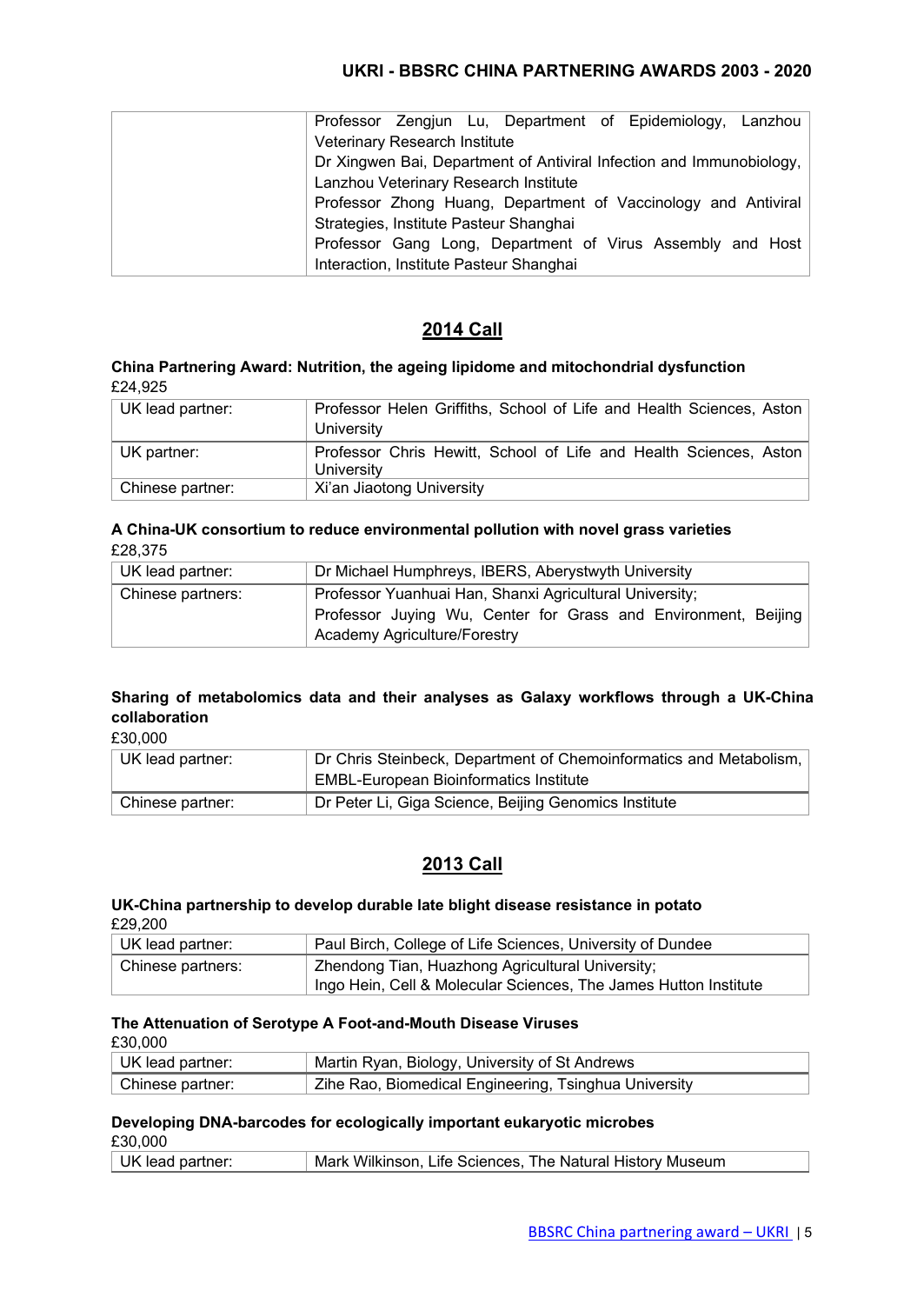| Chinese partner: | Zhenzhen Yi, Life Science, South China Normal University |  |
|------------------|----------------------------------------------------------|--|
|                  |                                                          |  |

#### **China Partnering Award: Agri-Bioscience for Sustainable Food Security** £29,520

| 2222             |                                                                                                    |
|------------------|----------------------------------------------------------------------------------------------------|
| UK lead partner: | Kenneth Wilson, Lancaster Environment Centre, Lancaster University                                 |
| Chinese partner: | Kongming Wu, The Institute of Plant Protection, Chinese Academy of<br><b>Agricultural Sciences</b> |

# **2012 Call**

# **China : UK collaborative exchange: Systemic signalling in plants** £24,800

| UK lead partner: | Stephen Jackson, School of Life Sciences, University of Warwick     |
|------------------|---------------------------------------------------------------------|
| Chinese partner: | Yiguo Hong, Department of Life and Environmental Sciences, Hangzhou |
|                  | <b>Normal University</b>                                            |

#### **Exploitation of related species for developing superior adapted wheat varieties** £24,000

| UK lead partner: | Julie King, School of Biosciences, University of Nottingham                               |
|------------------|-------------------------------------------------------------------------------------------|
| Chinese partner: | Fangpu Han, Institute of Genetics and Development Biology, Chinese<br>Academy of Sciences |

### **China-Imperial College London collaboration:** *Actinobacillus pleuropneumoniae* **- population biology, pathogenicity and vaccine development**

| UK lead partner:                              | Paul Langford, Department of Medicine, Imperial College London     |
|-----------------------------------------------|--------------------------------------------------------------------|
| Chinese lead partner:                         | Liancheng Lei, Jilin University                                    |
| Soil bioscience for sustainable food security |                                                                    |
| £46,500                                       |                                                                    |
| UK lead partner:                              | Nicholas Ostle, NERC Centre for Ecology and Hydrology              |
| Chinese lead partner:                         | Chunling Luo, Guangzhou Institute of Geochemistry, Chinese Academy |
|                                               | of Sciences                                                        |

# **China-UK Partnership to Develop Biotechnology Applications of Novel Heparinoids and Sulfated Polysaccharides**

£42,500

| UK lead partner:      | Jeremy Turnbull, Institute of Integrative Biology, University of Liverpool |
|-----------------------|----------------------------------------------------------------------------|
| Chinese lead partner: | Zebo Huang, Wuhan University                                               |

# **2011 Call**

#### **Developing a network model of caloric restriction in the mouse**

£22,710

| UK lead partner: | John Speakman, Institute of Biological and Environmental Sciences,<br>University of Aberdeen |
|------------------|----------------------------------------------------------------------------------------------|
| Chinese partner: | Wei Li, Institute of Genetics and Developmental Biology, Chinese<br>Academy of Sciences      |

#### **Exploring the integration of LCA elements into early stage bioenergy research**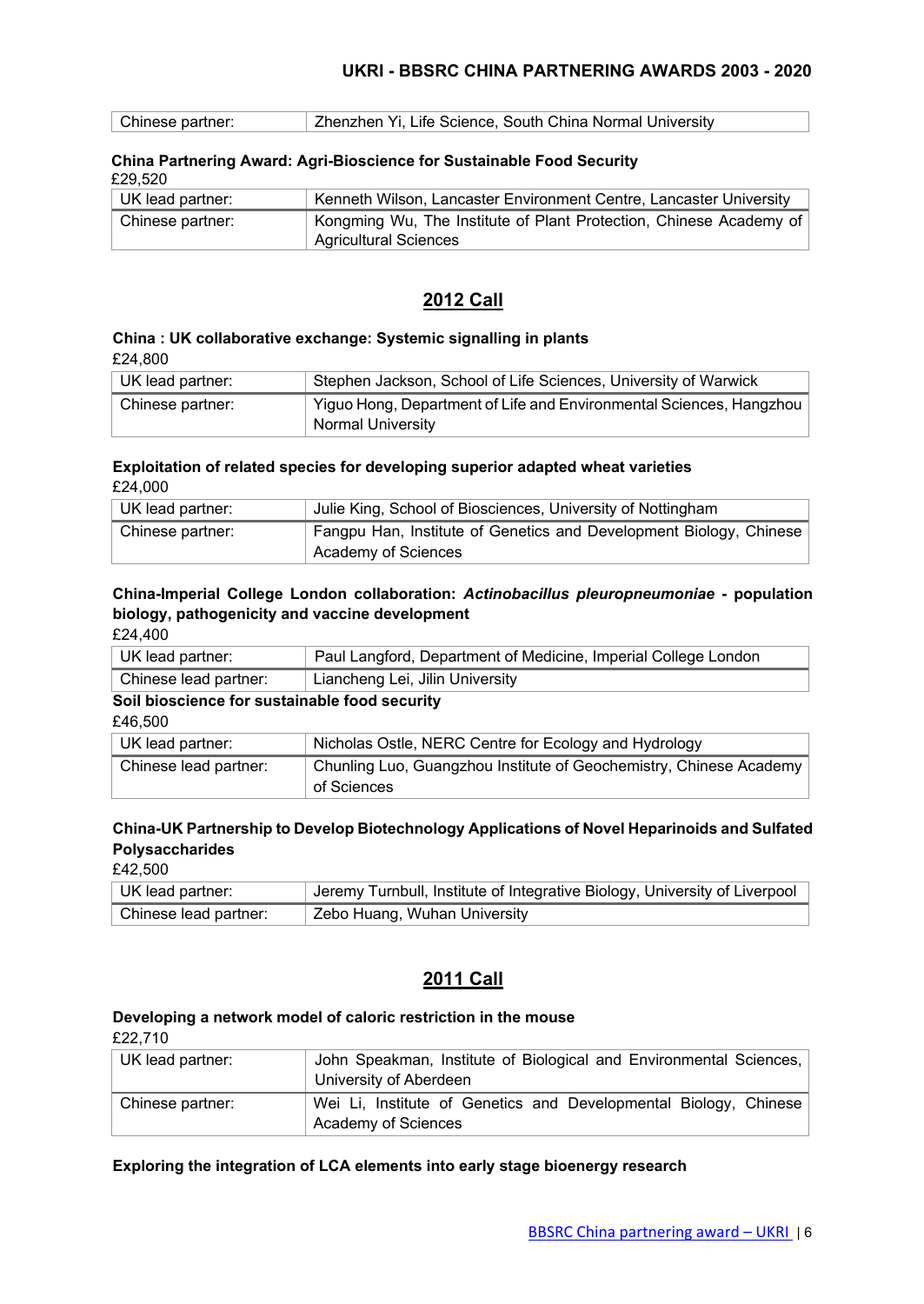£24,855

| UK lead partner: | Marcelle McManus, Mechanical Engineering, University of Bath           |
|------------------|------------------------------------------------------------------------|
| Chinese partner: | , Shizhong Li, Institute of New Energy Technology, Tsinghua University |

# **Models of mixed respiratory infections in pigs - functional genomics, vaccines and diagnostic development**

£23,500

| UK lead partner: | Alexander Tucker, Department of Veterinary Medicine, University of<br>Cambridge |
|------------------|---------------------------------------------------------------------------------|
| Chinese partner: | Rui Zhou, College of Animal Sciences, Huazhong Agricultural University          |

# **China:UK collaborative exchange: Microbes, metabolism and ageing**

| UK lead partner:      | David Weinkove, Department of Biological and Biomedical Sciences,<br>Durham University |
|-----------------------|----------------------------------------------------------------------------------------|
| Chinese lead partner: | Liping Zhao, School of Life Sciences & Biotechnology, Shanghai Jiao Tong<br>University |

#### **China-Vietnam-United Kingdom Partnership in combating viral diseases of poultry** £24,000

| UK lead partner:      | Venugopal Nair, Department of Avian Infectious Diseases, The Pirbright<br>Institute           |
|-----------------------|-----------------------------------------------------------------------------------------------|
| Chinese lead partner: | Xiao Mei Wang, Division of Avian Infectious Diseases, Harbin Veterinary<br>Research Institute |

# **The epidemiology of zoonotic arboviruses in China and Vietnam: establishing arbovirus reference collections.**

£25,000

| UK lead partner:      | Houssam Attoui, Department of Vector Borne Diseases, The Pirbright<br>Institute     |
|-----------------------|-------------------------------------------------------------------------------------|
| Chinese lead partner: | Xiaohong Sun, Division of Virology, Chinese Academy of Inspection and<br>Quarantine |

# **Developing a research network for the application of wheat genomics in the UK and China**

£20,149

| UK lead partner:      | Michael Bevan, Department of Cell and Development Biology, John<br>Innes Centre                    |
|-----------------------|----------------------------------------------------------------------------------------------------|
| Chinese lead partner: | Bin Han, National Centre for Genome Research, Shanghai Institutes of<br><b>Biological Sciences</b> |

# **Building Links between JIC and CAS: Towards a CAS-JIC Joint Centre**

£30,000

| UK lead partner:      | Giles Oldroyd, Department of Disease and Stress Biology, John Innes<br>Centre                      |
|-----------------------|----------------------------------------------------------------------------------------------------|
| Chinese lead partner: | Bin Han, National Centre for Genome Research, Shanghai Institutes of<br><b>Biological Sciences</b> |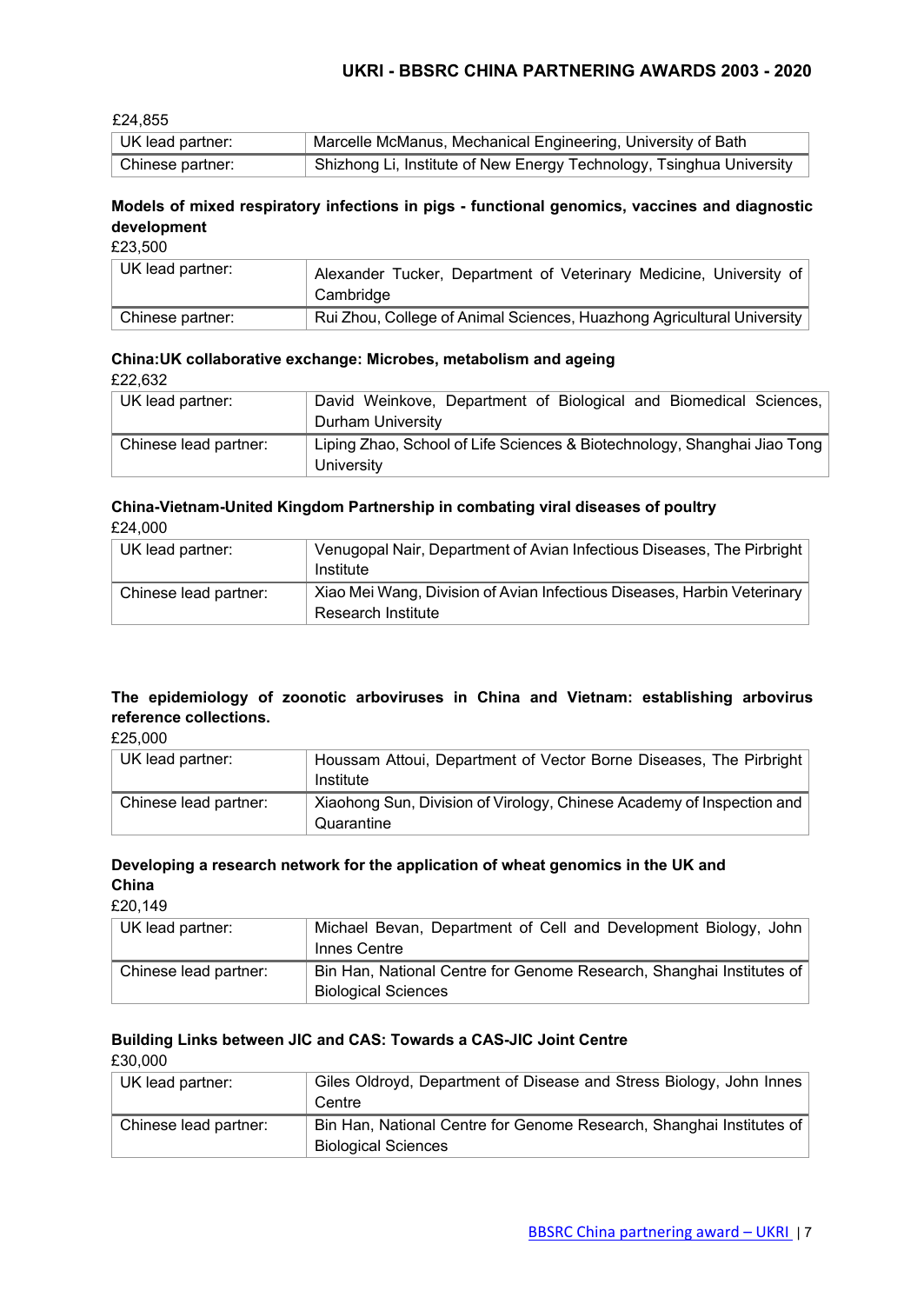#### **China & the UK: supercomputing systems biology** £32,400

| UK lead partner:      | Hans Westerhoff, Department of Chemical Engineering and Analytical<br>Science, University of Manchester |
|-----------------------|---------------------------------------------------------------------------------------------------------|
| Chinese lead partner: | Jianping Yin, College of Computer Science, National University of<br>Defence Technology                 |

#### **Pig Feed Efficiency: Application of systems integrative biology and transgenic technologies** £25,000

| UK lead partner:      | Simon Welham, School of Biosciences, University of Nottingham  |
|-----------------------|----------------------------------------------------------------|
| Chinese lead partner: | Shuhong Zhao, College of Animal Science, Huazhong Agricultural |
|                       | University                                                     |

# **China - Integrative approaches to understanding and improving nutrient uptake efficiencies of crop species**

£25,000

| UK lead partner:      | Thomas Hodgman, School of Biosciences, University of Nottingham |
|-----------------------|-----------------------------------------------------------------|
| Chinese lead partner: | Ping Wu, Department of Life Sciences, Zhejiang University       |

### **Establishing common standards and curation practices: towards real world biosharing.** £25,000

| UK lead partner:      | Susanna Sansone, Oxford e-Research Centre, University of Oxford |
|-----------------------|-----------------------------------------------------------------|
| Chinese lead partner: | Scott Edmunds, Beijing Genomics Institute                       |

### **UK-China Collaboration for production of biologically active homoisoprenoids and their eventual use for pest control**

£24,000

| UK lead partner:      | John Pickett, Biological Chemistry Division, Rothamstead Research  |
|-----------------------|--------------------------------------------------------------------|
| Chinese lead partner: | Jiangiang Wu, Key Laboratory of Economic Plants and Biotechnology, |
|                       | Kunming Institute of Botany                                        |

### **China partnering: exploiting actinobacteria from extreme environment**

£23,400

| UK lead partner:      | Paul Dyson, Institute of Life Science Medical School, Swansea<br>University |
|-----------------------|-----------------------------------------------------------------------------|
| Chinese lead partner: | Li-Zhe An, Arid Environment & Paleoclimate Research, Lanzhou<br>University  |

### **Thailand Campylobacter and chicken project**

£28,000

| UK lead partner:      | Tom Humphrey, Veterinary Clinical Science, University of Liverpool |
|-----------------------|--------------------------------------------------------------------|
| Chinese lead partner: | Aj Amaret, Royal Golden Jubilee Programme, Thailand Research Fund  |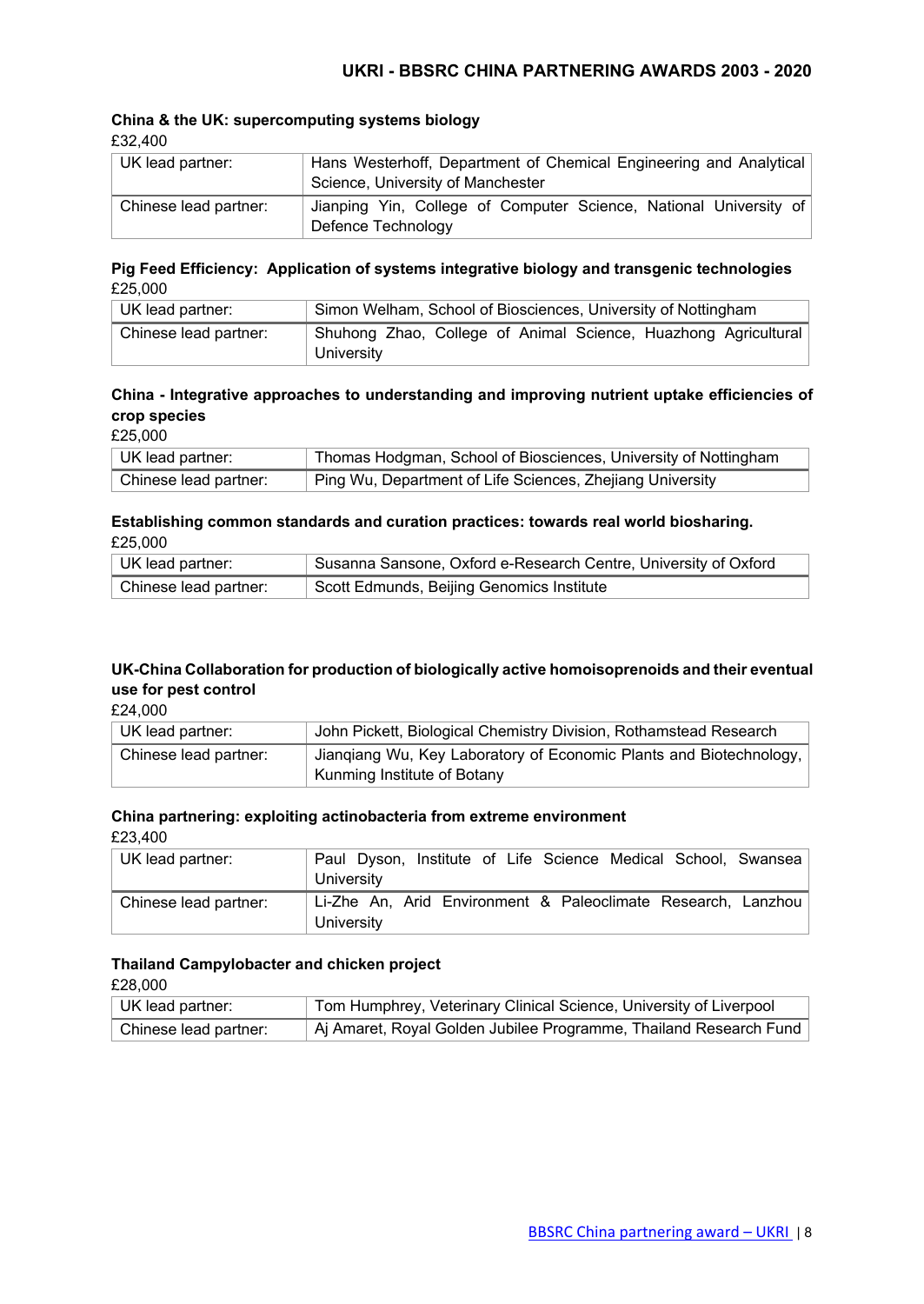# **2010 Call**

**Farm animal genetic diversity and host innate immune responses to infections of global importance**

£37,800

| UK lead partner:      | Kin-Chow Chang, School of Veterinary Medicine and Science,     |
|-----------------------|----------------------------------------------------------------|
|                       | University of Nottingham                                       |
| Chinese lead partner: | Shuhong Zhao, College of Animal Science, Huazhong Agricultural |
|                       | University                                                     |

# **African swine fever virus: Understanding virus host interactions and improving control strategies**

£21,900

| UK lead partner:      | Linda Dixon, Vector Borne Diseases Department, The Pirbright Institute |
|-----------------------|------------------------------------------------------------------------|
| Chinese lead partner: | Zhillang Wang, Diagnostic Centre Exotic Animal Diseases, China         |
|                       | Animal Health and Epidemiology                                         |

# **Investigating synergies between advanced bioprocess monitoring and production of valuable marine bioproducts**

£15,300

| UK lead partner:      | Brian McNeil, Institute of Pharmacy and Biomedical Science, University<br>of Strathclyde            |
|-----------------------|-----------------------------------------------------------------------------------------------------|
| Chinese lead partner: | Wei Cong, State key Laboratory of Biochemical Engineering, Institute of<br>Process Engineering, CAS |

# **Soils for Sustainable Agriculture and Environment**

£24,560

| UK lead partner:      | Philip Murray, North Wyke Research, Rothamsted Research                             |
|-----------------------|-------------------------------------------------------------------------------------|
| Chinese lead partner: | Fusuo Zhang, Center of International Agricultural, China Agricultural<br>University |

### **UK-China partnership to control Peste-des-petits-ruminants (PPR)**

£24,951

| UK lead partner:      | Satya Parida, Livestock Infectious Diseases Department, The Pirbright<br>Institute                      |
|-----------------------|---------------------------------------------------------------------------------------------------------|
| Chinese lead partner: | Jingyue Bao, Centre for Exotic Animal Disease Diagnosis, China Animal<br>Health and Epidemiology Centre |

### **Surrey and Shanghai Jiao Tong partnership on visceral organ sensory research during ageing** £24,812

| UK lead partner:      | Changhao Wu, PostGrad Medical School, University of Surrey  |
|-----------------------|-------------------------------------------------------------|
| Chinese lead partner: | Weifang Rong, Medical School, Shanghai Jiao Tong University |

# **2009 Call**

### **A Manchester-Beijing Strategic Partnership in Molecular Life Sciences**

£27,910

| UK lead partner:      | Martin Lowe, Faculty of Life Sciences, University of Manchester      |
|-----------------------|----------------------------------------------------------------------|
| Chinese lead partner: | Shilai Bao, Institute of Genetics and Developmental Biology, Chinese |
|                       | Academy of Sciences                                                  |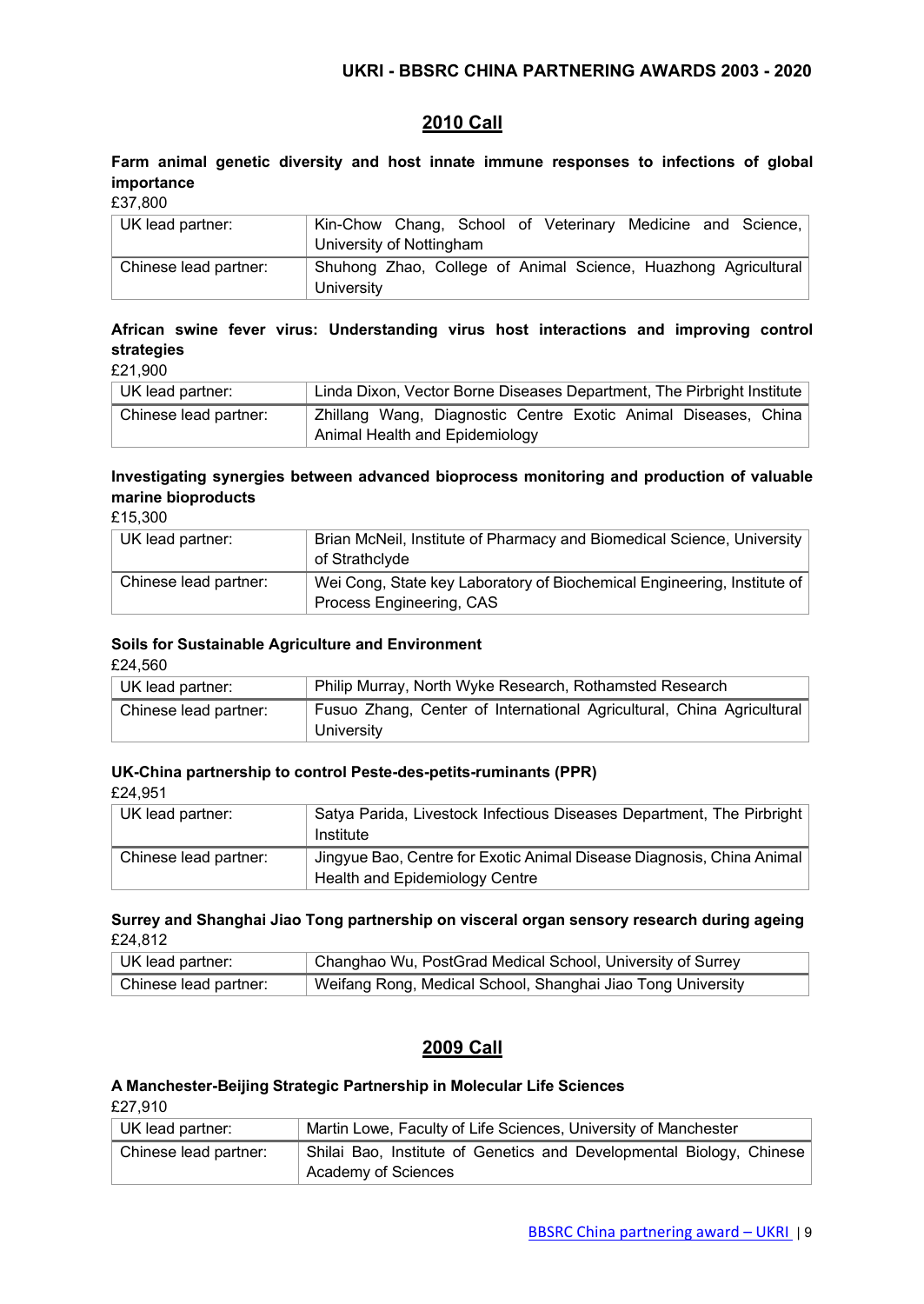# **Biological and bioinformatic analysis of foot-and-mouth disease virus (FMDV) within the Yak (***Bos grunniens***)**

| £24,600 |  |
|---------|--|

| UK lead partner:      | Michael Watson, Head of Bioinformatics, The Pirbright Institute                                                                                                |
|-----------------------|----------------------------------------------------------------------------------------------------------------------------------------------------------------|
| Chinese lead partner: | Yang Zhong, Director, Institute of Biodiversity Science and Geobiology,<br>Tibet University and Director, Center for Evolutionary Biology, Fudan<br>University |

#### **Exploring the genetics of stem digestibility and biofuel potential in rice** £25,000

| UK lead partner:      | Simon McQueen-Mason, CNAP, Biology Department, University of York |
|-----------------------|-------------------------------------------------------------------|
| Chinese lead partner: | Yinbo Gan, Department of Agronomy, College of Agriculture and     |
|                       | Biotechnology, Zhejiang University                                |

#### **The Immunology of Poultry Vaccination**

£25,000

| UK lead partner:      | Colin Butter, Avian Infectious Diseases, The Pirbright Institute  |
|-----------------------|-------------------------------------------------------------------|
| Chinese lead partner: | George Fu Gao, Director-General, Center for Molecular Immunology, |
|                       | Institute of Microbiology, Chinese Academy of Sciences            |

# **Improving the UK knowledge-base on sugar-storing cereals for biofuels**

£32,720

| UK lead partner:      | Trevor Wang, Associate Head of Metabolic Biology, John Innes Centre                                                                                         |  |
|-----------------------|-------------------------------------------------------------------------------------------------------------------------------------------------------------|--|
| Chinese lead partner: | Hai-Chun Jing, Acting Director, Centre for Bioenergy Plants Research and<br>Development (CBPRD), Institute of Botany, Chinese Academy of<br><b>Sciences</b> |  |

# **UK-China partnership for innovative technologies for detection of environmental pollutants in animal feed and animal-derived food**

£23,100

| UK lead partner:      | Olena Doran, School of Health and Life Sciences, University of the West<br>of England, Bristol                                          |
|-----------------------|-----------------------------------------------------------------------------------------------------------------------------------------|
| Chinese lead partner: | Gang Chen, Institute of Quality Standards & Testing Technology for Agro-<br>Products (IQSTAP), Chinese Academy of Agricultural Sciences |

# **Southampton-Shanghai partnership for the posttranscriptional control of mammalian gene expression**

£23,220

| UK lead partner:      | Christopher Proud, Department of Biological Sciences, University of<br>Southampton |
|-----------------------|------------------------------------------------------------------------------------|
| Chinese lead partner: | Cheng Hong, Shanghai Institute of Biochemistry & Cell Biology, IBCB                |

# **System Genetics of health and production traits in pigs**

£25,000

| UK lead partner:       | DJ de Koning, Department of Genetics and Genomics, Roslin Institute and<br>R(D)SVS, University of Edinburgh |
|------------------------|-------------------------------------------------------------------------------------------------------------|
| Chinese lead partners: | Lusheng Huang, Key Laboratory for Animal Biotechnology of Jiangxi                                           |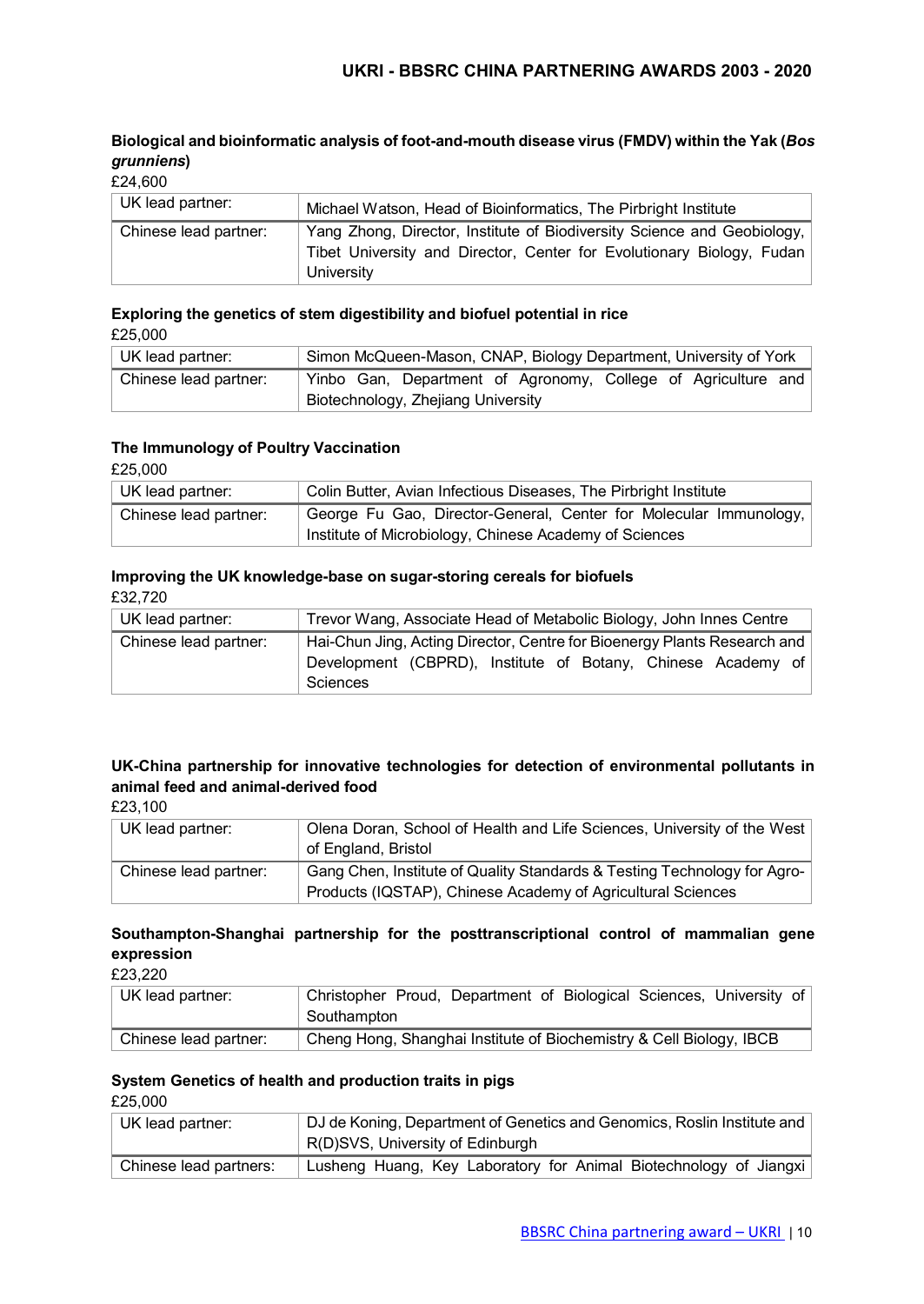|  | Province and the Ministry of Agriculture of China, Jiangxi Agricultural   |  |  |  |  |
|--|---------------------------------------------------------------------------|--|--|--|--|
|  | <sup>⊥</sup> University, Nanchang; Qin Zhang, College if Animal Science & |  |  |  |  |
|  | Technology, China Agricultural University, Beijing                        |  |  |  |  |

# **2008 Call**

# **Enhanced detection and characterization of emergent influenza A viruses and avian paramyxoviruses (APMV/NDV): An Anglo-Chinese exchange**

£24,790

| UK lead partner:      | Ian Brown, Veterinary Laboratories Agency   |
|-----------------------|---------------------------------------------|
| Chinese lead partner: | Malik J Peiris, The University of Hong Kong |

### **Security in supply of safe food and water**

£24,000

| UK lead partner:        | William John Davies, Lancaster University |
|-------------------------|-------------------------------------------|
| ∣ Chinese lead partner: | Jia Wensuo, China Agricultural University |

# **UK-China natural products for biopesticides: Developing partnerships for exploiting insecticidal proteins produced by arthropods**

£27,040

| UK lead partner:      | John Gatehouse, Durham University |
|-----------------------|-----------------------------------|
| Chinese lead partner: | Gong-yin Ye, Zhejiang University  |

# **Molecular evolution and sensory performance in bats**

£24,610

| UK lead partner:      | Gareth Jones, University of Bristol               |
|-----------------------|---------------------------------------------------|
| Chinese lead partner: | Shuyi Zhang, Chinese Academy of Sciences, Beijing |

### **Improving biobutanol production by solventogenic clostridia**

£25,000

| UK lead partner:      | Nigel Minton, University of Nottingham                     |
|-----------------------|------------------------------------------------------------|
| Chinese lead partner: | Weihong Jiang, Shanghai Institutes for Biological Sciences |

#### **Development of gene array technology to identify health and welfare traits in farm livestock** £35,200

| UK lead partner:      | Christopher Wathes, Royal Veterinary College   |
|-----------------------|------------------------------------------------|
| Chinese lead partner: | Shujun Zhang, Huazhong Agricultural University |

### **2007 Call**

# **Leeds-Zhejiang collaboration in sustainable agricultural development**

£24,688

| UK lead partner:      | Tim Benton, University of Leeds    |
|-----------------------|------------------------------------|
| Chinese lead partner: | ↓ J. Cheng, University of Zhejiang |

### **Smart nanoparticle applications in surface plasmon resonance based biosensing** £25,000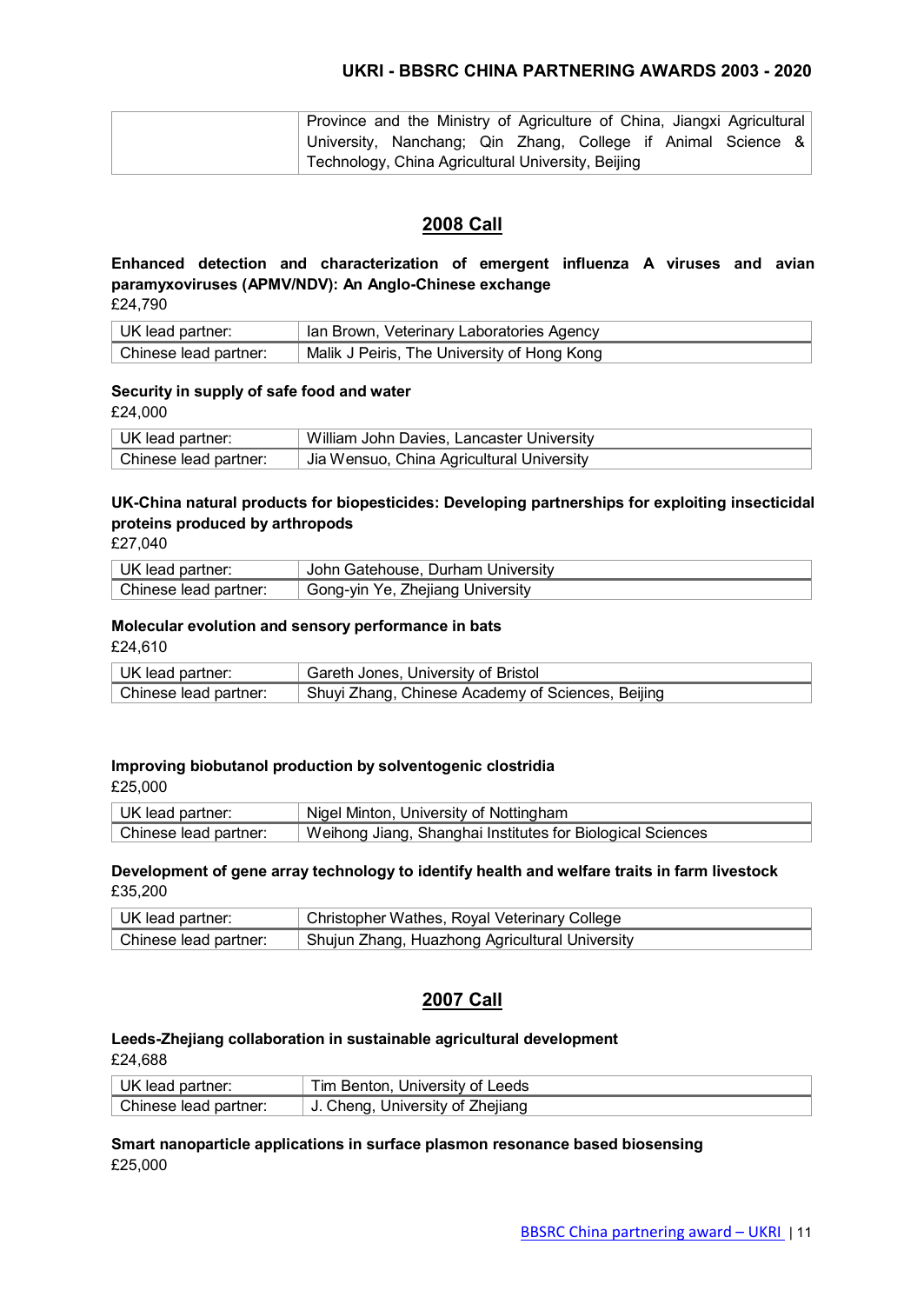| UK lead partner:       | Elizabeth Hall, University of Cambridge   |
|------------------------|-------------------------------------------|
| Chinese lead partners: | Xin Hong, Zhurong Qiu, Tianjin University |

### **Detecting alternative splicing and alternative polyadenylation in rice based on large scale microarray data analysis**

£20,500

| UK lead partner:      | Andrew Harrison, University of Essex |
|-----------------------|--------------------------------------|
| Chinese lead partner: | Ming Chen, Zhejiang University       |

#### **Molecular epidemiology of** *Clostridium* **spp. in China: Risk of neurotoxin production in food** £25,000

| UK lead partner:       | Pradeep Malakar, Institute of Food Research             |
|------------------------|---------------------------------------------------------|
| Chinese lead partners: | Xi Chang Wang, Yong Zhao, Shanghai Fisheries University |

# **UK-China marine natural products: Development of partnerships for exploiting cryptic biosynthetic pathways**

£23,253

| UK lead partner:        | Jem Stach, Newcastle University          |
|-------------------------|------------------------------------------|
| ∣ Chinese lead partner: | Lixin Zhang, Chinese Academy of Sciences |

# **Bacterial foodborne pathogens: Pathogenesis and vaccine development**

£24,000

| UK lead partner:      | Brendan Wren, London School of Hygiene and Tropical Medicine |
|-----------------------|--------------------------------------------------------------|
| Chinese lead partner: | Ying Zeng, Gansu Agricultural University                     |

# **2006 Call**

#### **A UK-China "virtual laboratory" for the systems biology of membrane function** £24,600

| ---                   |                                                                        |
|-----------------------|------------------------------------------------------------------------|
| UK lead partner:      | Stephen Baldwin, Institute of Membrane and Systems Biology, University |
|                       | of Leeds                                                               |
| Chinese lead partner: | Quan Chen, Chinese Academy of Sciences, Beijing                        |

# **UK-China cross-disciplinary partnering network in bioregenerative engineering: establishing collaborative gateways**

£24,700

| UK lead partner:      | Robert Brown, Tissue Repair and Engineering Centre, University College<br>London |
|-----------------------|----------------------------------------------------------------------------------|
| Chinese lead partner: | Wei Liu, Tissue Engineering Centre, JiaoTong University, Shanghai                |

#### **Enhancement of** *Bacillus thuringiensis* **against new target pests**

£21,000

| UK lead partner:      | Neil Crickmore, Department of Biochemistry, University of Sussex                               |
|-----------------------|------------------------------------------------------------------------------------------------|
| Chinese lead partner: | Jie Zhang, Institute of Plant Protection, Chinese Academy of Agricultural<br>Sciences, Beijing |

#### **Structural proteomics of metallo- and membrane proteins of pathogens** £28,000

| UK lead partner:      | Samar Hasnain, CCLRC Daresbury Laboratory |
|-----------------------|-------------------------------------------|
| Chinese lead partner: | Zhie Rao, Tsinghua University, Beijing    |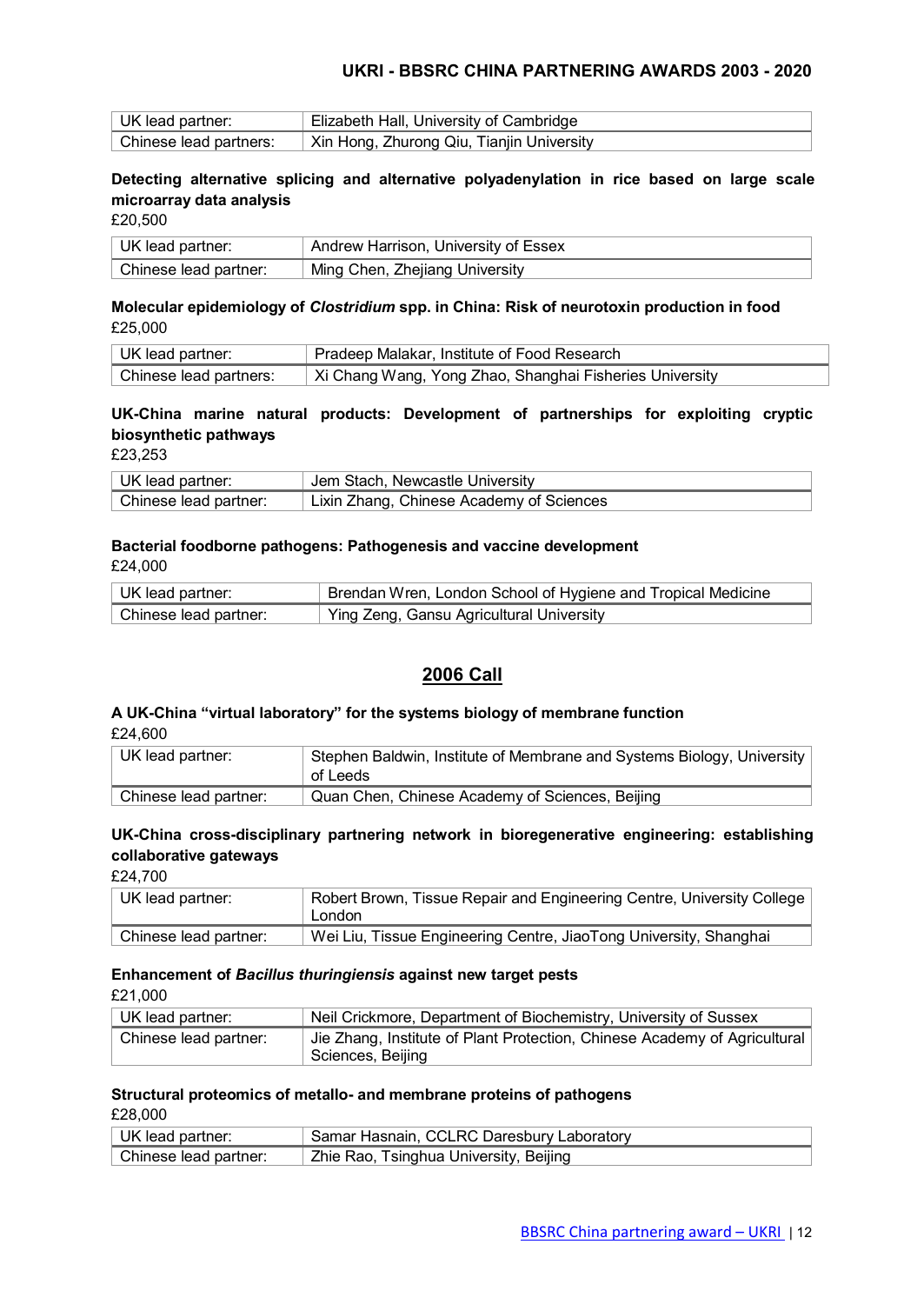#### **Bacterial veterinary pathogens – diagnostics and vaccine development** £23,400

| UK lead partner:      | Paul Langford, Department of Pediatrics, Imperial College London                          |
|-----------------------|-------------------------------------------------------------------------------------------|
| Chinese lead partner: | Huanchun Chen, College of Veterinary Medicine, Huazhong Agricultural<br>University, Wuhan |

#### **Assessment of pathology and genetics of TSEs in ruminants and mouse models** £25,000

| ∣ UK lead partner:    | Jean Manson, TSE Division, Institute for Animal Health, Edinburgh |
|-----------------------|-------------------------------------------------------------------|
| Chinese lead partner: | Deming Zhao, College of Veterinary Medicine, Chinese Agricultural |
|                       | University                                                        |

#### **UK-China collaborative research platform on avian oncogenic virus disease** £25,000

| UK lead partner:      | Venugopal Nair, Viral Oncogenesis Group, The Pirbright Institute                  |
|-----------------------|-----------------------------------------------------------------------------------|
| Chinese lead partner: | Zhizhong Cui, College of Veterinary Medicine, Shandong Agricultural<br>University |

#### **Integrating molecular networks for male reproduction in Arabidopsis and Rice** £24,950

UK lead partner: <br> Zoe Wilson, School of Biosciences (Plant Sciences Division), University of Nottingham Chinese lead partner: De Ye, China Agricultural University, Beijing

# **2005 Call**

# **Porcine genomics of muscle production and disease resistance.**

£25,560

| UK lead partner:      | Kin-Chow Chang, Faculty of Veterinary Medicine, University of Glasgow |
|-----------------------|-----------------------------------------------------------------------|
| Chinese lead partner: | <sup>1</sup> Yuhong Su, Jinzhou Medical College                       |

# **Bioprocessing and Tissue Engineering Technologies**

£25,000

| ∣ UK lead partner:    | Zhanfeng Cui, Engineering Science, Oxford University                              |  |  |  |  |  |  |
|-----------------------|-----------------------------------------------------------------------------------|--|--|--|--|--|--|
| Chinese lead partner: | Jinghai Li, Chinese Academy of Science (CAS), Institute of Process<br>Engineering |  |  |  |  |  |  |

#### **Structural studies and utilization of Chinese plant products to improve food quality** £12,680

| UK lead partner:        | <b>Nazlin Howell, Biomedical and Molecular Sciences, University of Surrey</b> |
|-------------------------|-------------------------------------------------------------------------------|
| ∣ Chinese lead partner: | Xiangyang Lu, Hunan Agricultural University, Changsha                         |

# **White Rose-China Collaboration in Biomaterials and Tissue Engineering**

£25,000

| UK lead partner:      | Eileen Ingham, Faculty of Biological Sciences, University of Leeds |  |  |  |  |  |  |  |
|-----------------------|--------------------------------------------------------------------|--|--|--|--|--|--|--|
| Chinese lead partner: | J N Wang, College of Medicine and College of Materials Science &   |  |  |  |  |  |  |  |
|                       | <b>Chemical Engineering. Zhejing University</b>                    |  |  |  |  |  |  |  |

# **S-PULSE (Southampton-Peking Universities Life Science Exchange)**

£21,600

| UK lead partner: |  | David Shepherd, School of Biological Sciences, University of |  |  |  |  |  |  |
|------------------|--|--------------------------------------------------------------|--|--|--|--|--|--|
|------------------|--|--------------------------------------------------------------|--|--|--|--|--|--|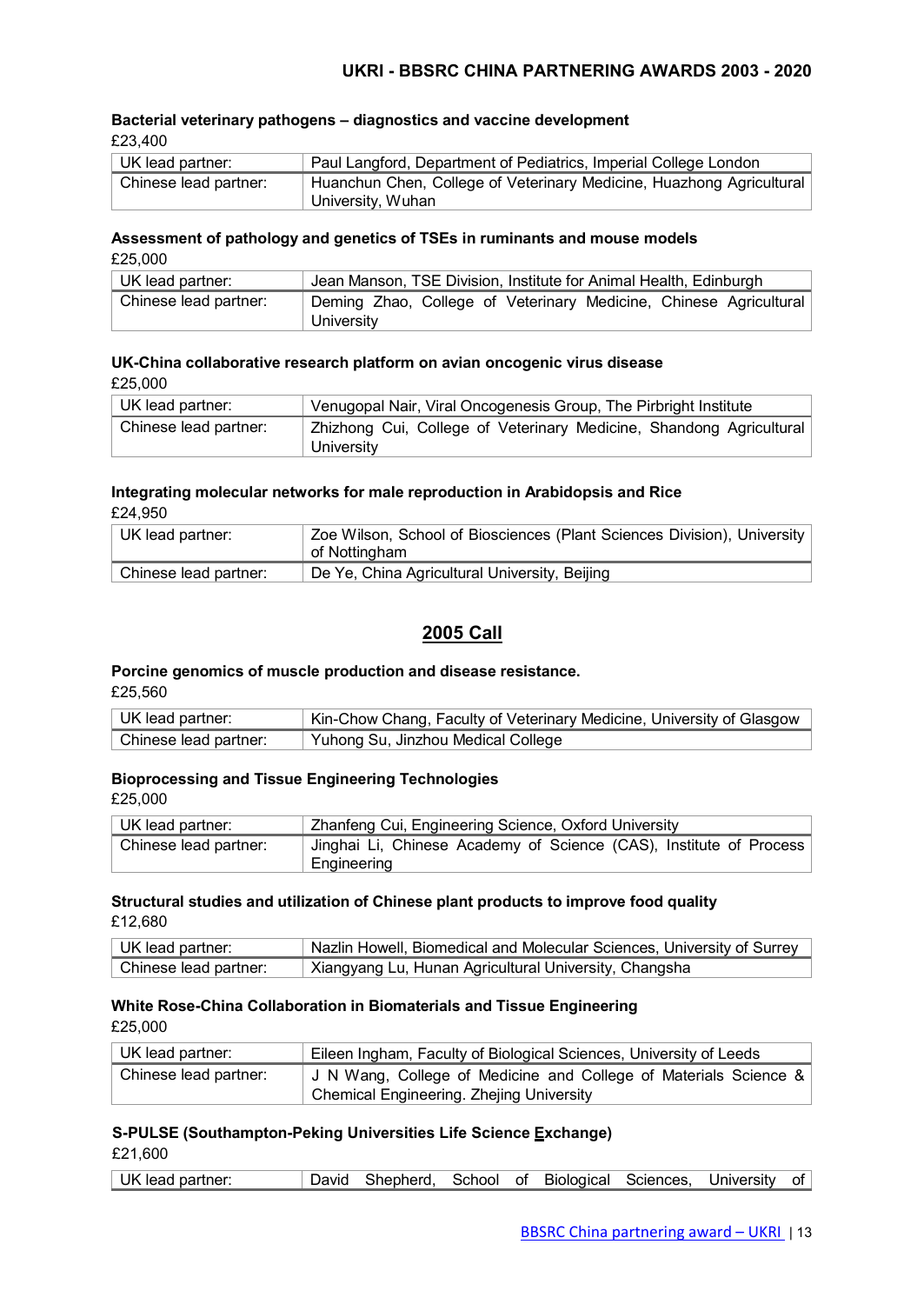|                       | Southampton                                            |
|-----------------------|--------------------------------------------------------|
| Chinese lead partner: | Hongya Gu, College of Life Sciences, Peking University |

#### **Exploiting wheat genetic diversity for improved diet and health**

£21,600

| UK lead partner:      | Peter Shewry, Rothamsted Research                                |  |  |  |  |  |  |
|-----------------------|------------------------------------------------------------------|--|--|--|--|--|--|
| Chinese lead partner: | Zhonghu He, National Wheat Improvement Centre, Institute of Crop |  |  |  |  |  |  |
|                       | Science, Chinese Academy of Agricultural Sciences (CAAS)         |  |  |  |  |  |  |

#### **Natural products as multi-component stress tolerance effectors** £21,500

| UK lead partner:                    | Alan Tunnacliffe, Institute of Biotechnology, University of Cambridge |
|-------------------------------------|-----------------------------------------------------------------------|
| <sup>⊦</sup> Chinese lead partner:_ | Zebo Huang, College of Pharmacy, Wuhan University                     |

#### **UK-China TILLING Platform: a reverse genetics tool for cereal gene function analysis** £20,640

| UK lead partner:      | Trevor Wang, Metabolic Biology, John Innes Centre                  |  |  |  |  |  |
|-----------------------|--------------------------------------------------------------------|--|--|--|--|--|
| Chinese lead partner: | Chun-ming Liu, Centre for Signal Transduction and Metabolomics (C- |  |  |  |  |  |
|                       | STM), Institute of Botany Chinese Academy of Sciences (IB-CAS)     |  |  |  |  |  |

### **2004 Call**

#### **Genomic and Post-genomics of** *Salmonella* **and** *Mycobacterium* **as paradigms of intracellular pathogens**

£25,000

| UK lead partner:      | Paul Barrow, Head of Avian Enterics Research Group, The Pirbright<br>Institute                        |
|-----------------------|-------------------------------------------------------------------------------------------------------|
| Chinese lead partner: | Deming Zhao, Associate Dean, College of Veterinary Medicine, Chinese<br>Agricultural University (CAU) |

#### **Intelligent optimization of metabolome technology**

£24,650

| UK lead partner      | Douglas Kell, Department of Chemistry, The University of Manchester                                                |  |  |  |  |
|----------------------|--------------------------------------------------------------------------------------------------------------------|--|--|--|--|
| Chinese lead partner | Yizeng Liang, College of Chemistry and Chemical Engineering, Central<br>South University, Changsha, Hunan province |  |  |  |  |

# **To exploit natural and induced genetic variation in** *Brassica***.**

£10,800

| UK lead partner      | Graham King, Crop Performance & Improvement, Rothamsted Research   |  |  |  |  |  |
|----------------------|--------------------------------------------------------------------|--|--|--|--|--|
| Chinese lead partner | Jinling Meng, National Key Laboratory of Crop Genetic Improvement, |  |  |  |  |  |
|                      | Huazhong Agricultural University, Wuhan                            |  |  |  |  |  |

# **Molecular technologies for sustainable disease control in oilseed crops**

£24,500

| UK lead partner      |         | <b>Rothamsted Research</b> |  |  | Alastair McCartney, Department of Plant Pathogen Interactions,       |
|----------------------|---------|----------------------------|--|--|----------------------------------------------------------------------|
| Chinese lead partner | Science |                            |  |  | Boacheng Hu, Crops Research Institute, Anhui Academy of Agricultural |

#### **Bioremediation and Bioavailability: developing collaborative research programmes for treatment**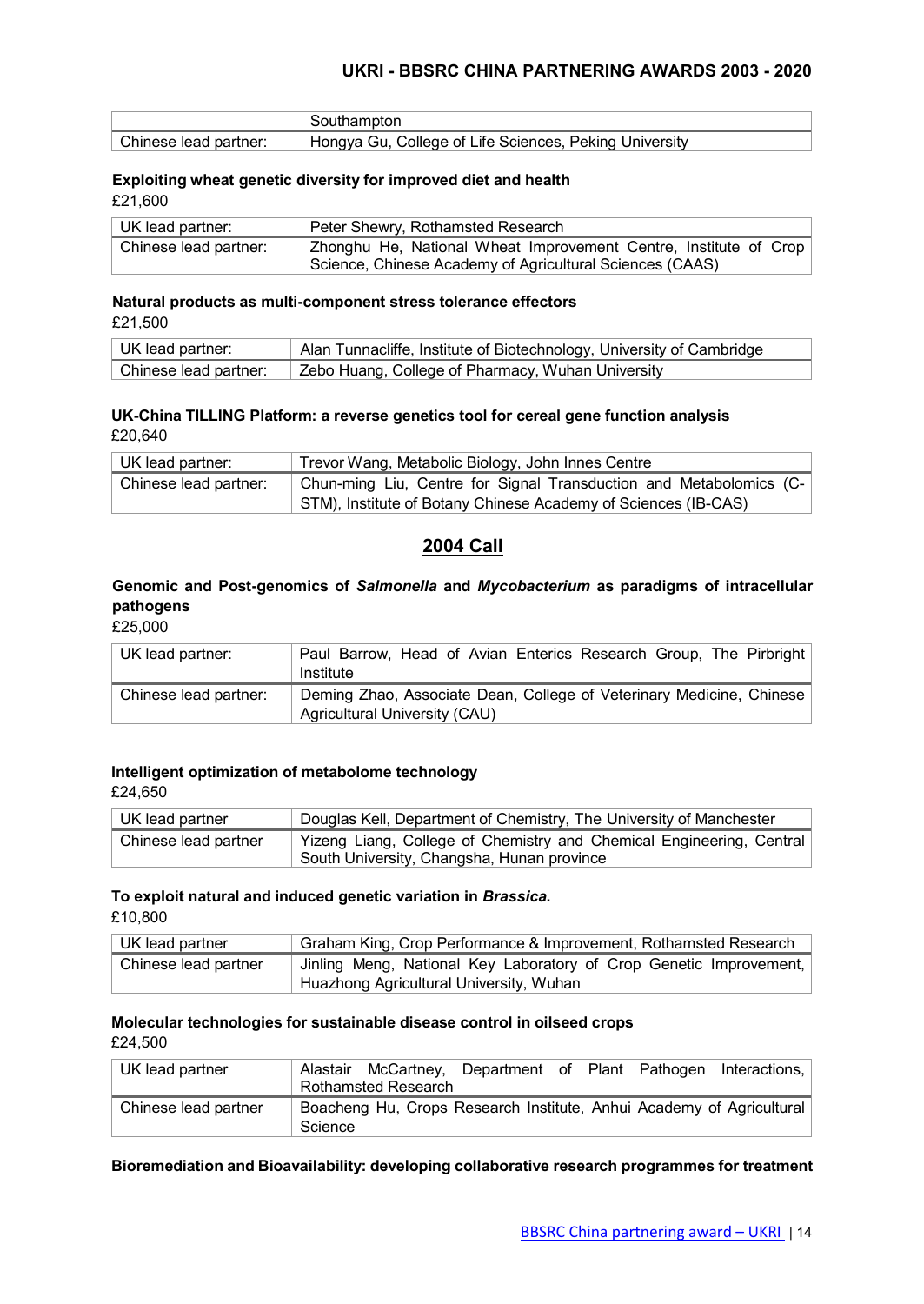#### **of contaminated soil**

£24,900

| UK lead partner      | Ian Singleton, School of Biology, University of Newcastle      |
|----------------------|----------------------------------------------------------------|
| Chinese lead partner | Yong-Guan Zhu, Research Centre for Eco-environmental Sciences, |
|                      | Chinese Academy of Sciences, Beijing                           |

#### **Development of a unifying technology for enantioselective and regioselective biocatalysis** £15,100

| UK lead partner      | Thomas Smith, Sheffield Hallam University                                                     |
|----------------------|-----------------------------------------------------------------------------------------------|
| Chinese lead partner | Min-Hua Zong, Department of Biotechnology, South China University of<br>Technology, Guangzhou |

#### **Exploring Synergies to Advance Plant Science**

£5,000

| ∣ UK lead partner    | Brendan Davies, Centre for Plant Sciences, University of Leeds          |
|----------------------|-------------------------------------------------------------------------|
| Chinese lead partner | Rong Xiang-Fang, Institute of Microbiology, Chinese Academy of Sciences |

# **Foot-and-mouth disease and other OIE list A diseases in large domestic animals and their impacts**

£21,000

| ∣ UK lead partner    | Zhidong Zhang, FMD Pathogenesis Group, The Pirbright Institute          |
|----------------------|-------------------------------------------------------------------------|
| Chinese lead partner | Xuepeng Cai, Virology Department, Lanzhou Veterinary Research Institute |

# **2003 Call**

#### **UK/China collaboration: Molecular chaperones and protein folding catalysts** £24,000

| ∣ UK lead partner    | Robert Freedman, Biological Sciences, University of Warwick                                                  |
|----------------------|--------------------------------------------------------------------------------------------------------------|
| Chinese lead partner | Zhizhen Wang, National Laboratory of Biomacromolecules, Institute of<br>Biophysics, Academia Sinica, Beijing |
|                      |                                                                                                              |

# **Structural Biology Partnership**

£25,000

| UK lead partner      | Neil Isaacs, Department of Chemistry, University of Glasgow |
|----------------------|-------------------------------------------------------------|
| Chinese lead partner | Zihe Rao, CAS Institute of Biophysics, Beijing              |

#### **Developing links between plant science research groups in Glasgow University and China** £25,000

| UK lead partner      | Gareth Jenkins, Institute of Biomedical and Life Sciences, University of<br>Glasgow        |
|----------------------|--------------------------------------------------------------------------------------------|
| Chinese lead partner | Ping Wu, State Key Laboratory of Plant Physiology and Biochemistry,<br>Zheijang University |

#### **UK-China collaborative research in plant science** £24,900

| UK lead partner      | Steven Neill, Centre for Research in Plant Science (CRIPS), University of<br>the West of England                              |
|----------------------|-------------------------------------------------------------------------------------------------------------------------------|
| Chinese lead partner | Weiming Cai, Laboratory of Environmental Biology and Molecular Ecology,<br>Shanghai Institute of Plant Physiology and Ecology |

**Genomics and post-genomics of** *Eimeria***: development of novel vaccines against poultry**